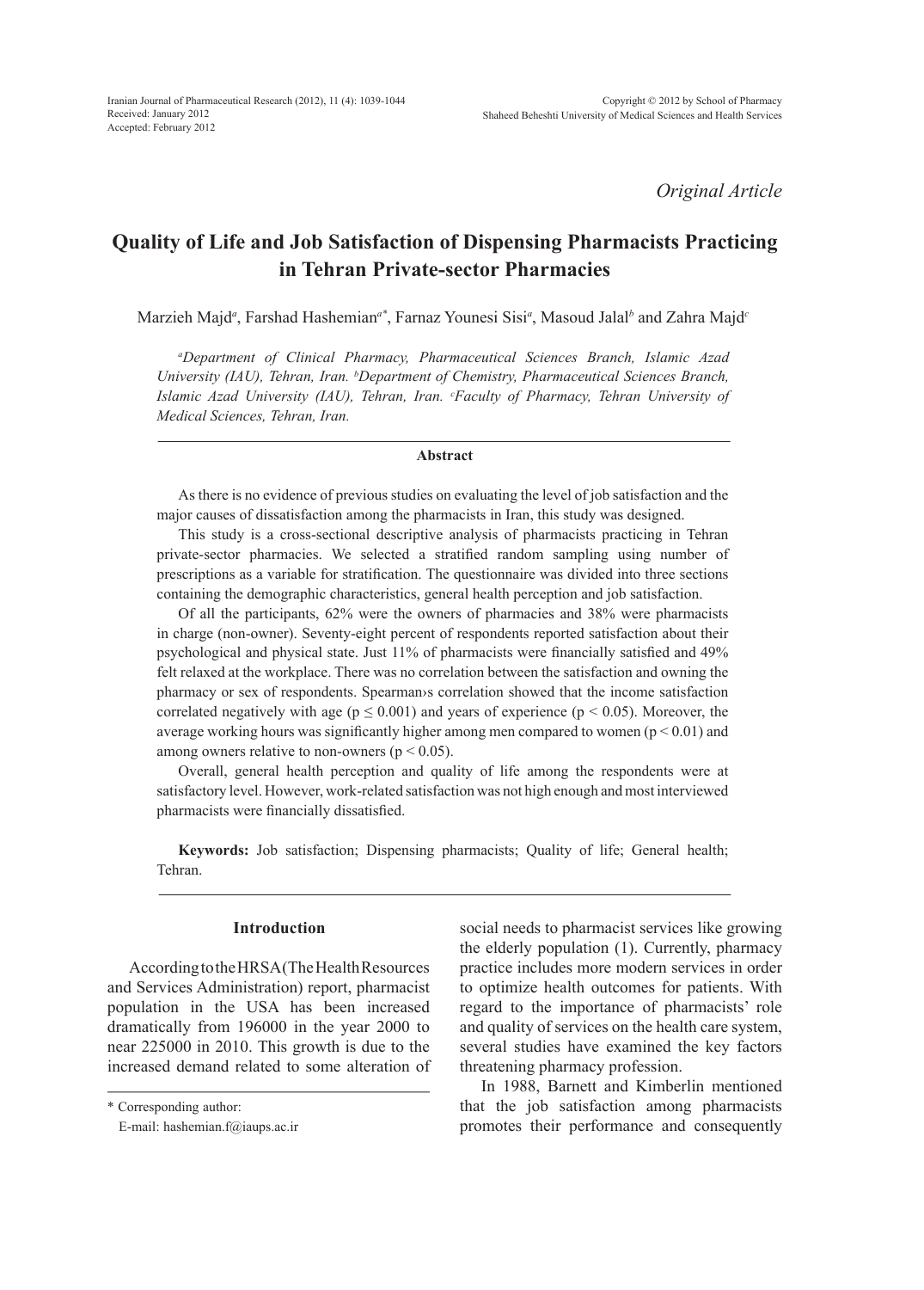have a positive impact on patients (2). Many studies have attempted to determine the factors affecting pharmacists' job satisfaction. Mott *et al.* conducted the study on pharmacists' attitudes towards work life. They noted that 67.2% of pharmacists were satisfied with their job, although they reported job stress, excessive work load and work-home conflict (3).

Furthermore, it is investigated that the level of job satisfaction among pharmacists is influenced by types of their practice setting (4-8). One study in 2004 indicated that most pharmacists were satisfied with their positions, although those practicing in the chain pharmacies reported much lower levels of satisfaction compared to other settings (8). The results were similar to those reported by others (6). Job stress among pharmacists has been reported by several studies (4, 5, 6, 9, 10). Moreover, it is reported that dispensing pharmacists experienced more job stress in comparison with the consultant pharmacists. As a result, they are more likely to experience job dissatisfaction than their peers in other settings (4). Another study in 2004 investigated that the workday's responsibilities of pharmacists might not be proportionate to the qualifications they have gained during their education (11). Thus, it can be one of the contributing factors of their job dissatisfaction.

Like other countries, pharmacists in Iran are facing a number of challenging issues. Pharmacists who work in pharmacies frequently express job dissatisfaction in the annual meetings. However, there is no evidence of previous studies on evaluating the level of job satisfaction and the leading causes of dissatisfaction among dispensing pharmacists in Iran.

Ultimately, the present study was designed in order to evaluate the level of job satisfaction and quality of life among dispensing pharmacists practicing in Tehran private-sector pharmacies.

# **Experimental**

# *Methods*

This study is a cross-sectional descriptive analysis of pharmacists practicing in Tehran private-sector pharmacies which was conducted in Tehran, Iran.

A sample size of 110 private pharmacies

was determined according to Bartlett and colleagues determining sample size research (12). Since the number of prescriptions can be a predictor of pharmacy income, a stratified random sampling was selected based on the number of prescriptions submitted by insurance companies as a variable for the stratification of pharmacies.

Questionnaires were distributed among pharmacists who are working in the selected pharmacies as either an owner or non-owner (in charge of responsibility), by trained questioners.

The questionnaire was validated under supervision of Iranian Pharmacists Association.

It was designed by three types of questions: I: Demographic characteristics, including: Age, sex, years of experiences and level of education; II: General health perception: We considered the following variables as predictors of their general health perception: Physical and psychological health state; Quality of life level; Time spent with family. III. Job satisfaction: In this part, respondents were asked to answer questions related to their income satisfaction, the perception of being respected by patients, the mental function while working in pharmacy, the pharmacist-physician relationship quality, and also the average hours worked per day.

In order to evaluate the level of job satisfaction and quality of life, the questions were designed based on 5-point scale template. For the simplification of analysis, we divided answers into two categories according to the type of questions. Response values of 4 and 5 were reported as "satisfactory level".

Statistical analysis was done by SPSS software. P-values  $\leq 0.05$  were considered statistically significant.

This study was approved by "Ethics Committee" of Islamic Azad University of Pharmaceutical Sciences Branch (No: 14250).

# **Results**

# *Demographic characteristics*

Table 1 gives information about respondents› demographics. Sixty-four percent of participants were men. The age range was between 24 and 71 years with the mean age of 42. The minimum year in practice was 1 and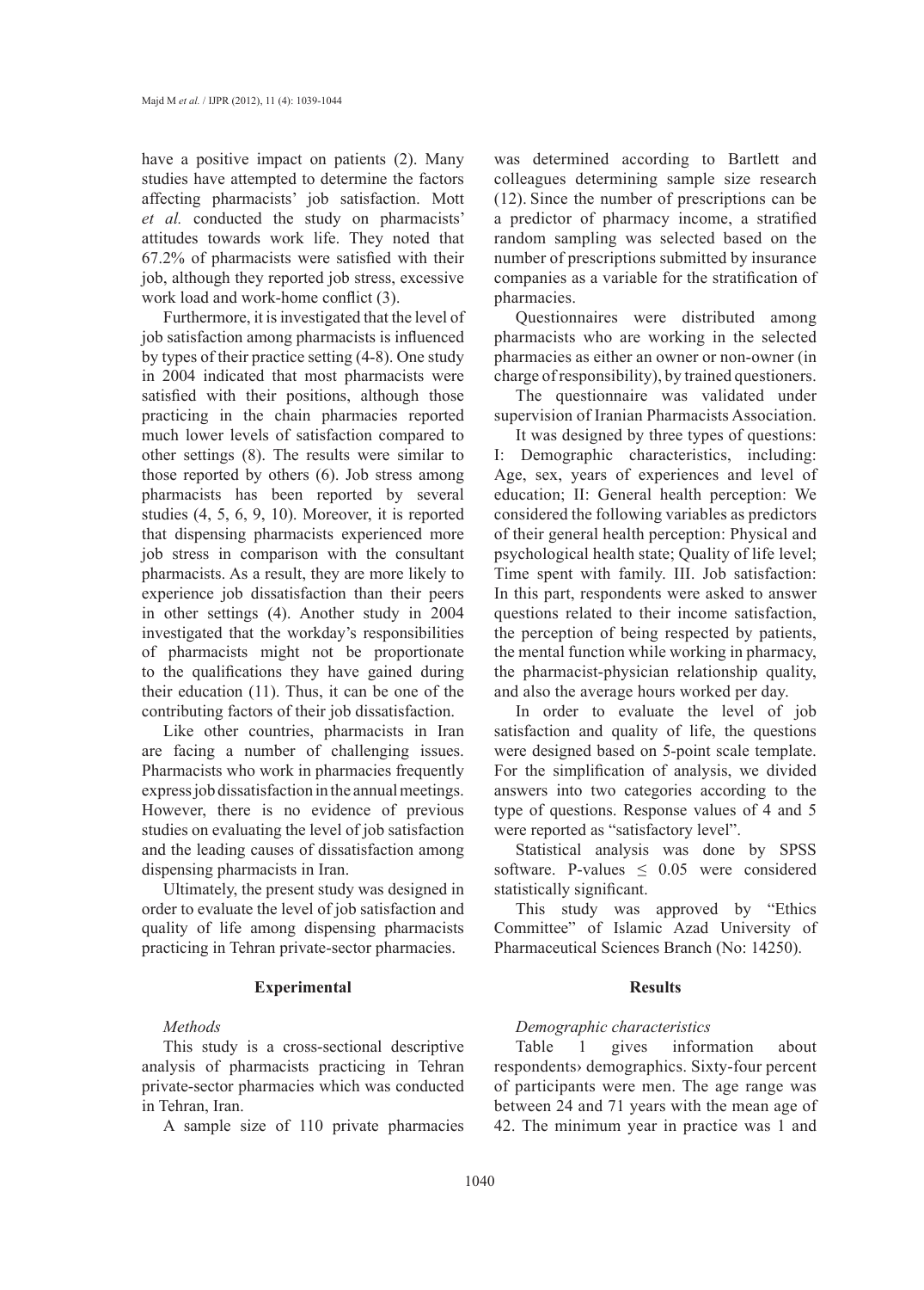maximum was 52, the mean year in practice was 15.

Nearly half of the respondents (49%) worked more than 10 h daily. Of all the participants, 62% were the owners of pharmacies and 38% were in charge of responsibility (non-owner).

# *General health perception*

Table 2 illustrates the proportion of respondents rating their general health level "satisfactory". Seventy-eight percent of respondents reported satisfaction about their psychological and physical state. Sixty-five percent reported satisfactory quality of life during the last month.

# *Job satisfaction*

In Table 3, we summarized various factors as predictors of profession satisfaction. Just 11% of pharmacists were financially satisfied. Of all the interviewed pharmacists, fifty percent reported that they got due respect from patients and 67 percent stated satisfactory relationships with physicians. In the questions addressed mental function while working in pharmacy, 74%, 69% and 67% of respondents rated concentrated, mood and energetic respectively, at "satisfactory level". Forty-nine percent felt relaxed at the workplace.

Respondents were also asked whether they are proud to work as a pharmacist or not, and 73% answered "agree" to this question.

# *Factors affecting the dependent variables*

A chi-square analysis (cross-tabulation) showed no significant differences in physical and psychological status, quality of life level, income satisfaction, job stress and other practice related variables according to the gender and type of responsibility (owner or non-owner). Moreover, the average of working hours was significantly higher among men compared to women ( $p < 0.01$ ) and among owners compared to non-owners ( $p < 0.05$ ) (Table 4).

Spearman's non-parametric correlation revealed that the income satisfaction correlated negatively with age ( $p \leq 0.001$ ) and years of experience ( $p < 0.05$ ) (Table 5). Other workrelated variables were not significantly correlated with age and work experience.

| <b>Characteristics of</b><br>pharmacists | $(\%)$   |  |  |  |  |
|------------------------------------------|----------|--|--|--|--|
| Gender                                   |          |  |  |  |  |
| F                                        | (36%)    |  |  |  |  |
| M                                        | (64%)    |  |  |  |  |
| Age                                      |          |  |  |  |  |
| $\leq 30$                                | (20%)    |  |  |  |  |
| $31 - 45$                                | (42%)    |  |  |  |  |
| $46 - 60$                                | (28%)    |  |  |  |  |
| $\geq 61$                                | (5%)     |  |  |  |  |
| Missing                                  | (4%)     |  |  |  |  |
| Responsibility in pharmacy               |          |  |  |  |  |
| Owner                                    | (62%)    |  |  |  |  |
| Non-owner                                | (38%)    |  |  |  |  |
| Years in practice                        |          |  |  |  |  |
| $\leq$ 5                                 | (19%)    |  |  |  |  |
| $6 - 20$                                 | (54%)    |  |  |  |  |
| $21 - 35$                                | (19%)    |  |  |  |  |
| $\geq$ 35                                | (5%)     |  |  |  |  |
| Missing                                  | (2%)     |  |  |  |  |
| Average hours worked per day             |          |  |  |  |  |
| $\leq 4-5$                               | (11%)    |  |  |  |  |
| $8 - 10$                                 | $(40\%)$ |  |  |  |  |
| >10                                      | (49%)    |  |  |  |  |
| Degree                                   |          |  |  |  |  |
| PhD                                      | (2%)     |  |  |  |  |
| Pharm. D                                 | (98%)    |  |  |  |  |

# **Table 1.** Demographic characteristics.

# **Discussion**

While most of pharmacy graduates in Iran employ as a dispensing pharmacists, our study focused on evaluating the job satisfaction and quality of life among dispensing pharmacists.

Several studies have proved that job satisfaction is dramatically influenced by the pharmacists practice settings. Chain pharmacists have been found to experience a lower extent of job satisfaction relative to others (5, 6, 7, 13). In study conducted among the employees of long-term care pharmacy team, dispensing pharmacists and pharmacy technicians reported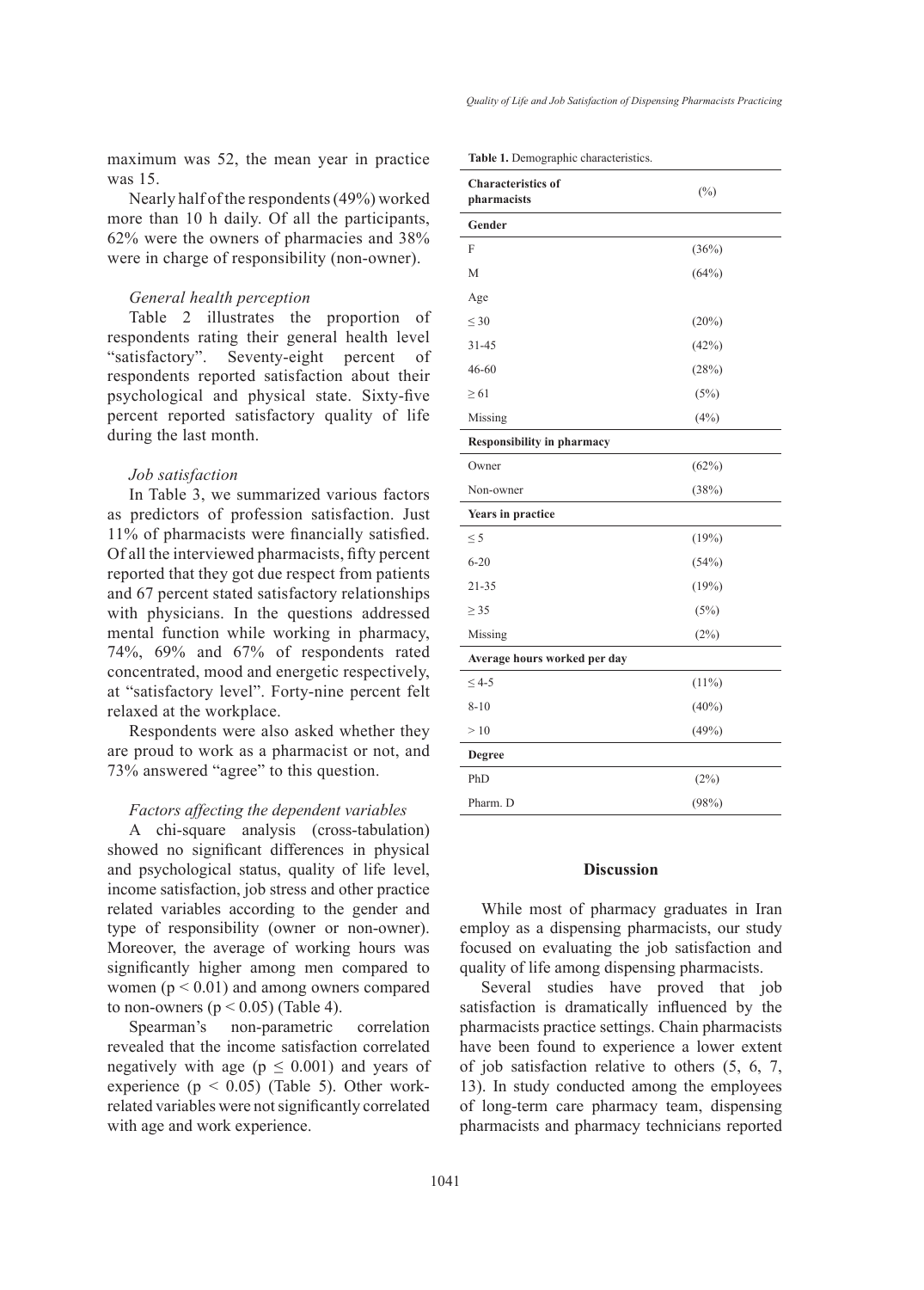|  |  |  | Table 2. General health perception. |
|--|--|--|-------------------------------------|
|--|--|--|-------------------------------------|

| <b>Variable</b>                                                                                            | Answer         |
|------------------------------------------------------------------------------------------------------------|----------------|
|                                                                                                            | "satisfactory" |
| At your age, in general, how would you rate/describe your health? (physically and<br>٠<br>psychologically) | (78%)          |
| How would you rate your overall quality of life during the last month?<br>٠                                | (65%)          |
| How would you rate your overall quality of life compared to 10 years ago?<br>٠                             | (52%)          |
| Average time spent with family per day (h):<br>٠                                                           |                |
| $\leq 1$                                                                                                   | (21%)          |
| $1 - 2$                                                                                                    | (31%)          |
| $2 - 4$                                                                                                    | (29%)          |
| $\geq 4$                                                                                                   | (19%)          |

lower levels of job satisfaction compared to consultant pharmacists (4).

Our findings showed that the general health and quality of life among respondents were at satisfactory level. In this study, the largest percentage of respondents felt dissatisfied with their income and it was not related to gender and type of responsibility. Surprisingly, owners and non-owners were both unsatisfied with their income. This result differs from the study examined Lebanese pharmacists' satisfaction, in which most of interviewed pharmacists were financially satisfied and pharmacy owners were "the most financially satisfied individuals in the study" (14).

There are two types of pharmacists working at Iran private-sector pharmacies: 1. The non-owners, who are employed by the owners to provide pharmaceutical services, mostly dispensing prescriptions, 2. The owners of pharmacies who pay the employed pharmacists and are responsible for business in pharmacies. Non-owners are paid a fixed amount per hour and the salary does not depend on the quantity or quality of services. As extra, the number of dispensed items and the time spent on patient counseling and mark-up, do not make any difference to employed pharmacists' salary. Subsequently, employed pharmacists just focus on dispensing activity and their main concerns are medication errors. Furthermore,

| <b>Variable</b> |                                                                     | Answer               |
|-----------------|---------------------------------------------------------------------|----------------------|
|                 |                                                                     | "satisfactory level" |
| ٠               | Income/financial satisfaction                                       | $(11\%)$             |
| ٠               | Getting due respect from patients                                   | $(50\%)$             |
| ٠               | Pharmacist-physician relationship quality                           | (67%)                |
|                 |                                                                     | "satisfactory level" |
| ٠               | Mental function:                                                    |                      |
|                 | How would you describe/rate the following when you are at pharmacy? |                      |
| $\checkmark$    | Concentrated                                                        |                      |
| $\checkmark$    | Mood                                                                | (74%)                |
| $\checkmark$    | Energetic                                                           | $(69\%)$             |
|                 |                                                                     | (67%)                |
| ٠               | Feel relaxed while working at pharmacy                              | (49%)                |
|                 |                                                                     | Agree                |
|                 |                                                                     |                      |

**Table 3.** Factors affecting work-related satisfaction.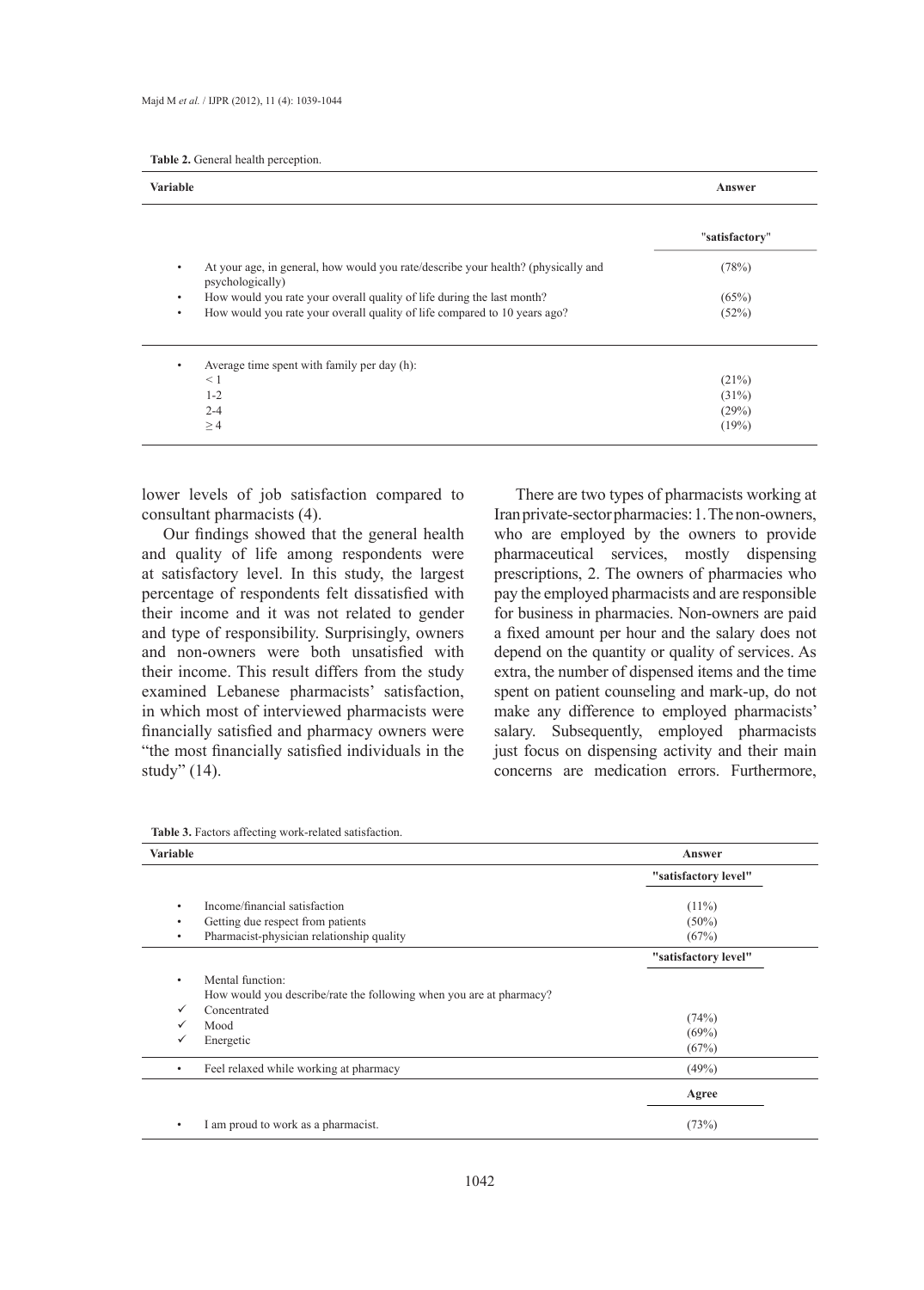| <b>Variable</b>                         | Owner    | Non-owner | p-value          | Male  | Female   | p-value               |
|-----------------------------------------|----------|-----------|------------------|-------|----------|-----------------------|
| Physically and psychologically healthy  | (73%)    | (85%)     | <b>NS</b>        | (74%) | (84%)    | <b>NS</b>             |
| <b>Quality of life satisfaction</b>     | $(60\%)$ | (73%)     | NS.              | (62%) | (72%)    | <b>NS</b>             |
| <b>Income satisfaction</b>              | $(11\%)$ | (12%)     | <b>NS</b>        | (12%) | (9%)     | <b>NS</b>             |
| Mental status while working:            |          |           |                  |       |          |                       |
| Energetic                               | (66%)    | (68%)     |                  | (72%) | (56%)    |                       |
| Mood<br>$\bullet$                       | (66%)    | (73%)     |                  | (72%) | (63%)    |                       |
| Concentrated<br>$\bullet$               | (73%)    | (76%)     | <b>NS</b>        | (74%) | (75%)    | <b>NS</b>             |
| <b>Feel relaxed</b><br>$\bullet$        | (45%)    | (56%)     |                  | (47%) | (53%)    |                       |
| Average hours worked per day:           |          |           |                  |       |          |                       |
| $\leq$ 4-5                              | (5%)     | (21%)     |                  | (9%)  | (16%)    |                       |
| $8 - 10$                                | (35%)    | (47%)     | $< 0.05^{\circ}$ | (29%) | (59%)    | $< 0.01$ <sup>a</sup> |
| >10                                     | $(60\%)$ | (32%)     |                  | (62%) | (25%)    |                       |
| Average time spent with family per day: |          |           |                  |       |          |                       |
| $\leq 2$ h                              |          |           |                  |       |          |                       |
| $2-4h$                                  | (57%)    | (44%)     |                  | (62%) | (34%)    |                       |
| >4 h                                    | (27%)    | (32%)     | <b>NS</b>        | (22%) | $(41\%)$ | <b>NS</b>             |
|                                         | (16%)    | (24%)     |                  | (16%) | (25%)    |                       |
| Proud to work as a pharmacist           | (73%)    | (74%)     | <b>NS</b>        | (78%) | (66%)    | <b>NS</b>             |

**Table 4.** Factors affecting the dependent variables.

there are no incentives for providing further services like patient counseling. In contrast, the owners of pharmacies are always concerned about the income of pharmacies and they are always willing to increase sales. As the results reflect, owners significantly experience longer work hours and more workload pressures than non-owners.

In an article published in 2009, authors analyzed various models of remuneration in different countries (15). In Iran, there is markup system and also pharmacies receive part of their income from fixed dispensing fees paid by patients for dispensing each item. As discussed in different articles, mark-up method encourages pharmacists to have product-oriented approaches (15, 16). Thus, those who are concerned about the quality of their work life among pharmacists in Iran should endeavor to develop suggested models (15) to pay pharmacists for providing professional services beyond supplying medicines. This approach will provide incentives

**Table 5.** Factors correlated negatively with financial satisfaction.

| Variable          | Spearman's rho | p-value            |
|-------------------|----------------|--------------------|
| Age               | $-0.349$       | 0.001              |
| Years in practice | $-0.271$       | 0.011 <sup>a</sup> |

a Spearman's correlation is significant at 0.05 level.

for pharmacists to improve the professional satisfaction as well as the income satisfaction since they feel rewarded for their professional performances.

Based on our results, younger pharmacists were significantly less satisfied with their incomes compared to older pharmacists. Moreover, the young practitioners are more likely to experience dissatisfaction since their ideal expectations differ from reality (17). Consequently, as income is one of the main predictors of job satisfaction, young pharmacists in Iran are more likely to experience less job contentment and it might endanger their quality of professional life.

It was also suggested that the respondents› job satisfaction and quality of life were not significantly different between the sexes. Results about sex-related satisfaction are controversial and some studies reported men are less satisfied compared to women (6).

Almost half of the respondents reported not being relaxed while working at pharmacy. Previous studies showed that the work overload, the short staffed and being anxious about the medication errors, are major factors which cause pharmacists' job stress (3, 10). Sources of stress among dispensing pharmacists in Iran should be studied in the future according to the modified models (18).